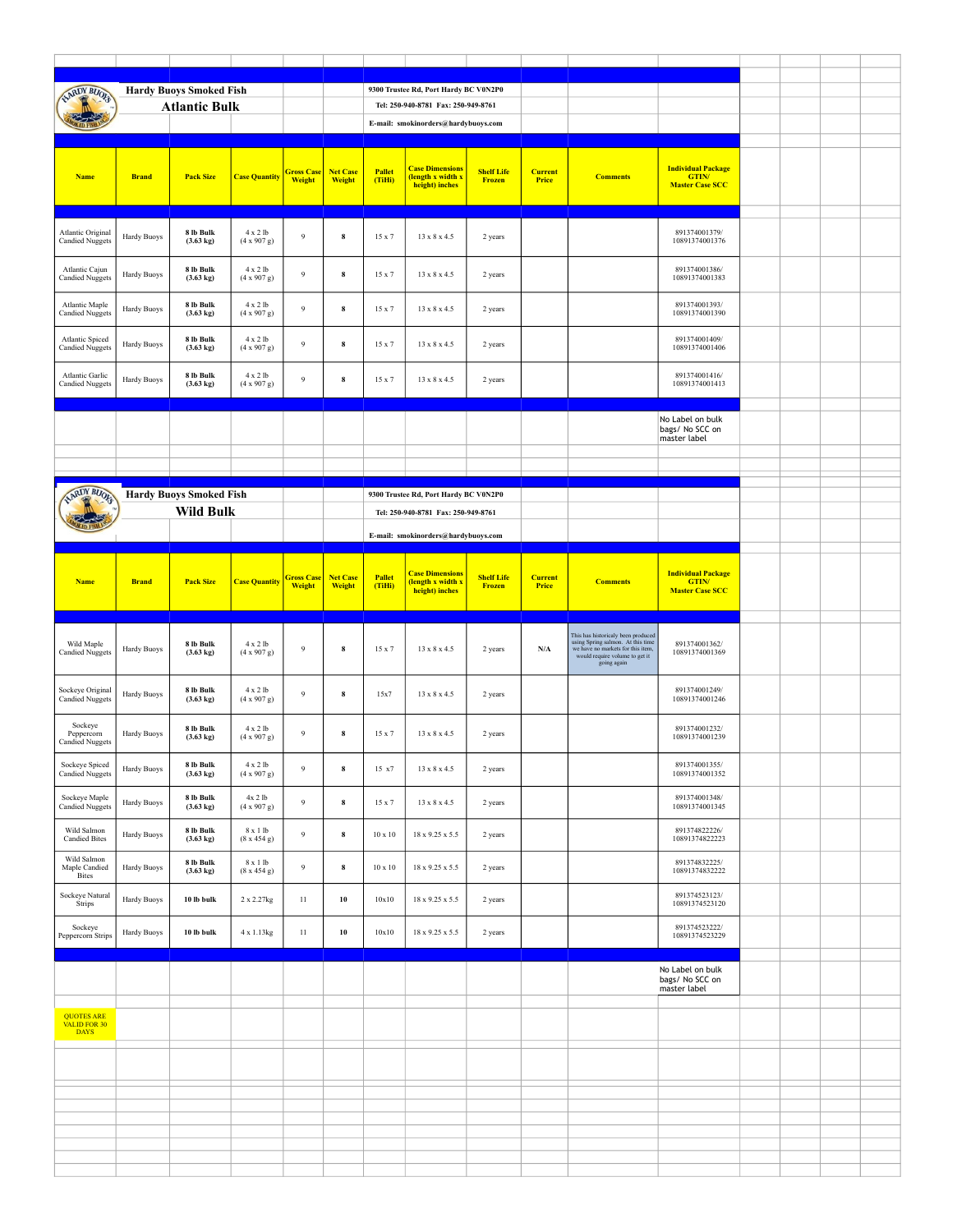|                                                             | the control of the control of the control of the control of                               | the control of the control of the control of the control of the control of                                      | the control of the control of the control of the control of |  |
|-------------------------------------------------------------|-------------------------------------------------------------------------------------------|-----------------------------------------------------------------------------------------------------------------|-------------------------------------------------------------|--|
|                                                             |                                                                                           |                                                                                                                 |                                                             |  |
| the control of the control of the control of the control of | the control of the control of the control of the control of the control of the control of | the control of the control of the control of the control of the control of                                      | the control of the control of the control of                |  |
|                                                             |                                                                                           | <u> 1989 - Andrea Stadt Britain, amerikansk fotballstva i sve</u>                                               |                                                             |  |
|                                                             |                                                                                           | the contract of the contract of the contract of the contract of the contract of the contract of the contract of |                                                             |  |
|                                                             |                                                                                           | the control of the control of the control of the control of the control of                                      |                                                             |  |
|                                                             |                                                                                           |                                                                                                                 |                                                             |  |
|                                                             | the control of the control of the control of the control of                               | the control of the control of the control of the control of                                                     | the control of the control of the control of                |  |